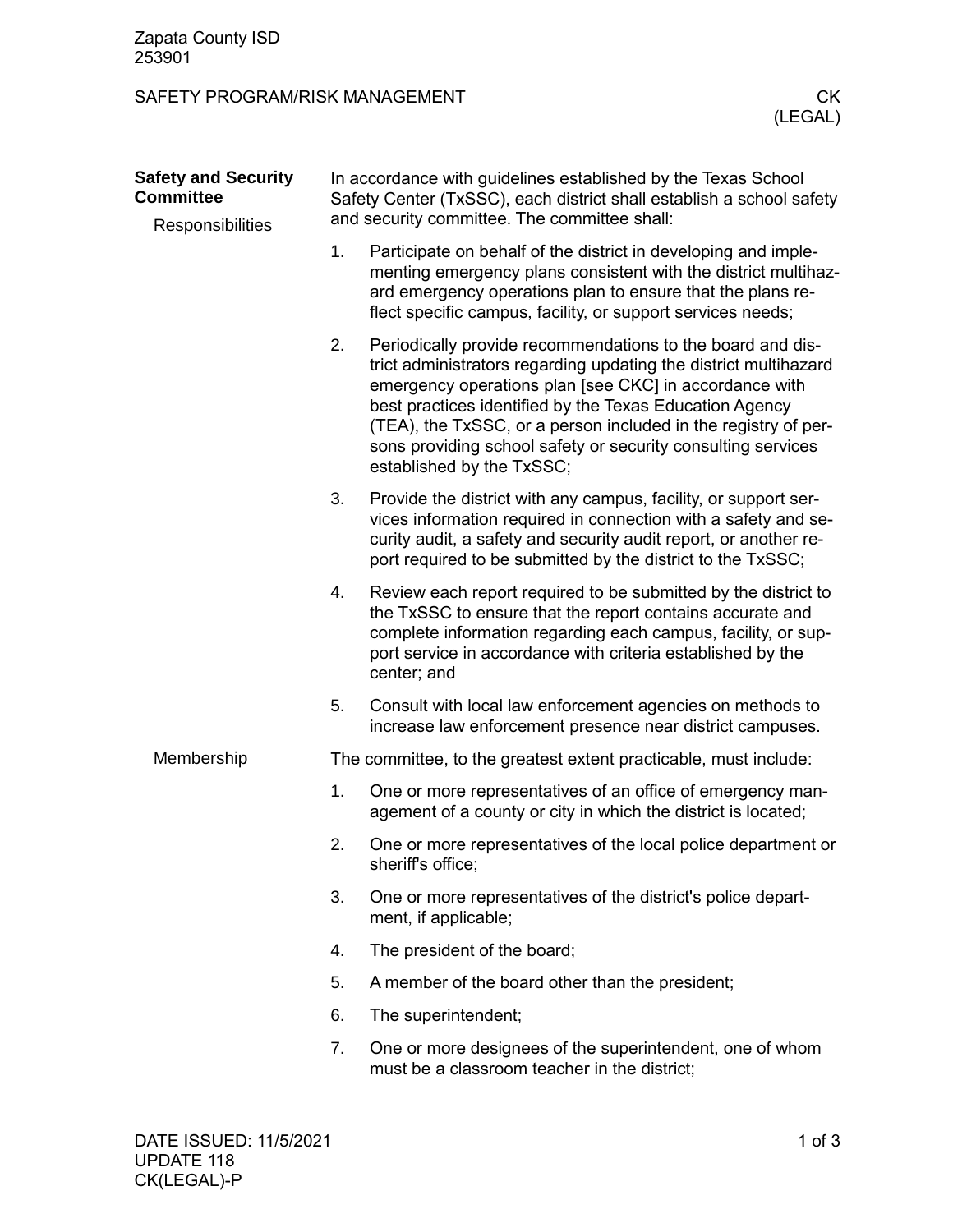## SAFETY PROGRAM/RISK MANAGEMENT **CK**

|                                                  | 8.                                                                                                                                                                                                                                                                                                                                                                                                                                                    | If the district partners with an open-enrollment charter school<br>to provide instruction to students, a member of the open-en-<br>rollment charter school's governing body or a designee of the<br>governing body; and                                                                                                                      |  |  |
|--------------------------------------------------|-------------------------------------------------------------------------------------------------------------------------------------------------------------------------------------------------------------------------------------------------------------------------------------------------------------------------------------------------------------------------------------------------------------------------------------------------------|----------------------------------------------------------------------------------------------------------------------------------------------------------------------------------------------------------------------------------------------------------------------------------------------------------------------------------------------|--|--|
|                                                  | 9.                                                                                                                                                                                                                                                                                                                                                                                                                                                    | Two parents or guardians of students enrolled in the district.                                                                                                                                                                                                                                                                               |  |  |
| Meetings                                         | Except as otherwise provided for year-round schools, the commit-<br>tee shall meet at least once during each academic semester and at<br>least once during the summer. A committee established by a dis-<br>trict that operates schools on a year-round system or in accord-<br>ance with another alternative schedule shall meet at least three<br>times during each calendar year, with an interval of at least two<br>months between each meeting. |                                                                                                                                                                                                                                                                                                                                              |  |  |
|                                                  | The committee is subject to the Open Meetings Act (Government<br>Code Chapter 551), and may meet in executive session as pro-<br>vided by that chapter. Notice of a committee meeting must be<br>posted in the same manner as notice of a board meeting. [See BE]                                                                                                                                                                                     |                                                                                                                                                                                                                                                                                                                                              |  |  |
|                                                  | Education Code 37.109                                                                                                                                                                                                                                                                                                                                                                                                                                 |                                                                                                                                                                                                                                                                                                                                              |  |  |
| <b>Safety and Security</b><br>Audit              | At least once every three years, each district shall conduct a safety<br>and security audit of the district's facilities. To the extent possible, a<br>district shall follow safety and security audit procedures developed<br>by the TxSSC or a person included in the registry of persons<br>providing school safety or security consulting services established<br>by TxSSC.                                                                       |                                                                                                                                                                                                                                                                                                                                              |  |  |
|                                                  |                                                                                                                                                                                                                                                                                                                                                                                                                                                       | In a district's safety and security audit, the district must certify that<br>the district used the funds provided through the school safety allot-<br>ment only for the purposes provided by Education Code 48.115.                                                                                                                          |  |  |
|                                                  | A district shall report the results of the safety and security audit to<br>the board and, in the manner required by the TxSSC, to the<br>TxSSC. The report provided to the TxSSC must be signed by the<br>board and the superintendent.                                                                                                                                                                                                               |                                                                                                                                                                                                                                                                                                                                              |  |  |
|                                                  | Education Code 37.108(b), (b-1), (c)                                                                                                                                                                                                                                                                                                                                                                                                                  |                                                                                                                                                                                                                                                                                                                                              |  |  |
|                                                  |                                                                                                                                                                                                                                                                                                                                                                                                                                                       | In addition to a review of a district's multihazard emergency opera-<br>tions plan under Education Code 37.2071 [see CKC], the TxSSC<br>may require a district to submit its plan for immediate review if the<br>district's audit results indicate that the district is not complying with<br>applicable standards. Education Code 37.207(c) |  |  |
| <b>Failure to Report</b><br><b>Audit Results</b> |                                                                                                                                                                                                                                                                                                                                                                                                                                                       | If a district fails to report the results of its audit, the TxSSC shall<br>provide the district with written notice that the district has failed to<br>report its audit results and must immediately report the results to<br>the center.                                                                                                    |  |  |